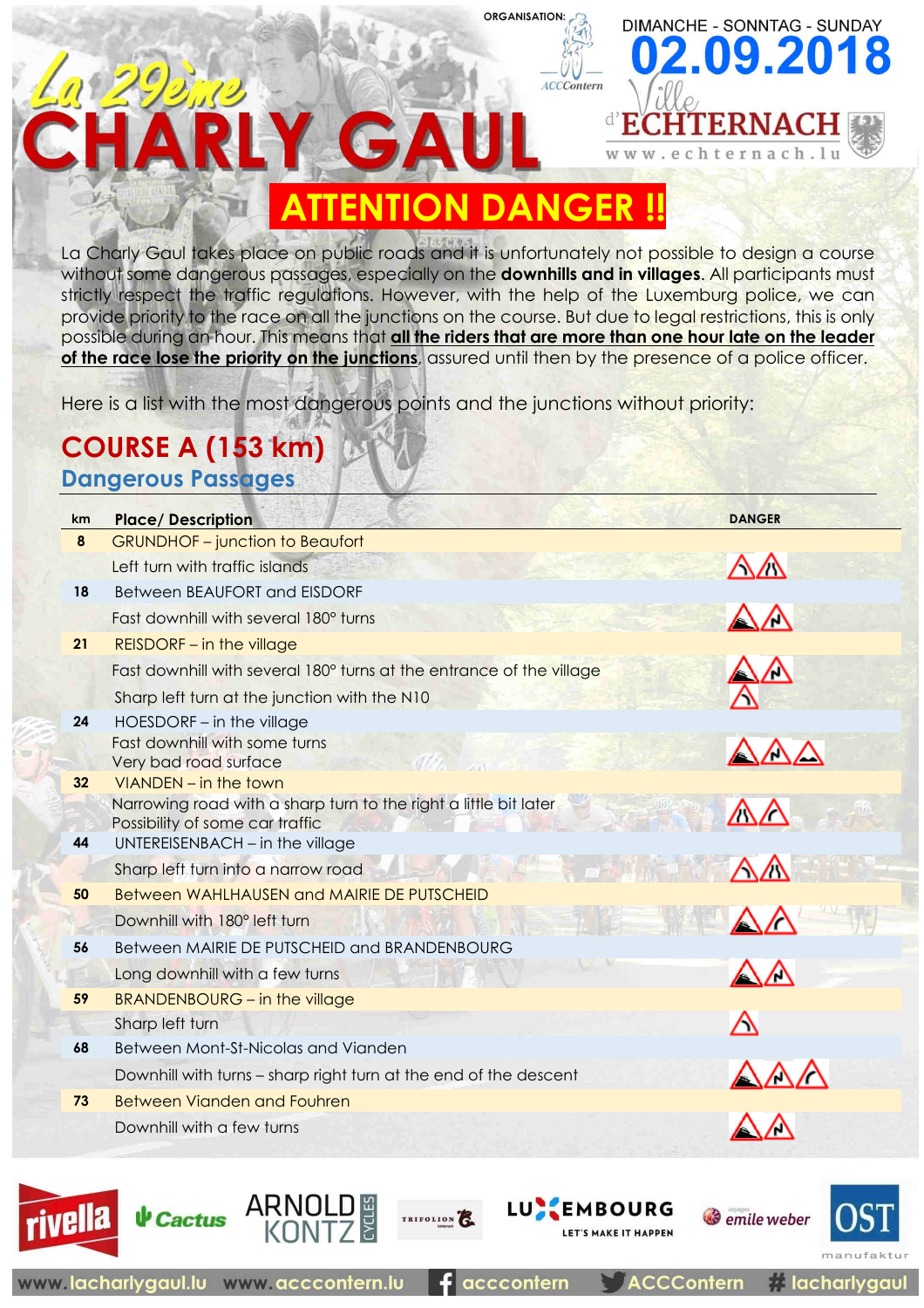# CHARLY GAU

**ORGANISATION:** 

ACCContern

d.

**DIMANCHE - SONNTAG - SUNDAY** 2.09.201







ARNOLD

TRIFOLION<sup>2</sup>

**ACCContern** 

**LU EMBOURG** 

LET'S MAKE IT HAPPEN

**I** lacharlygaul

emile weber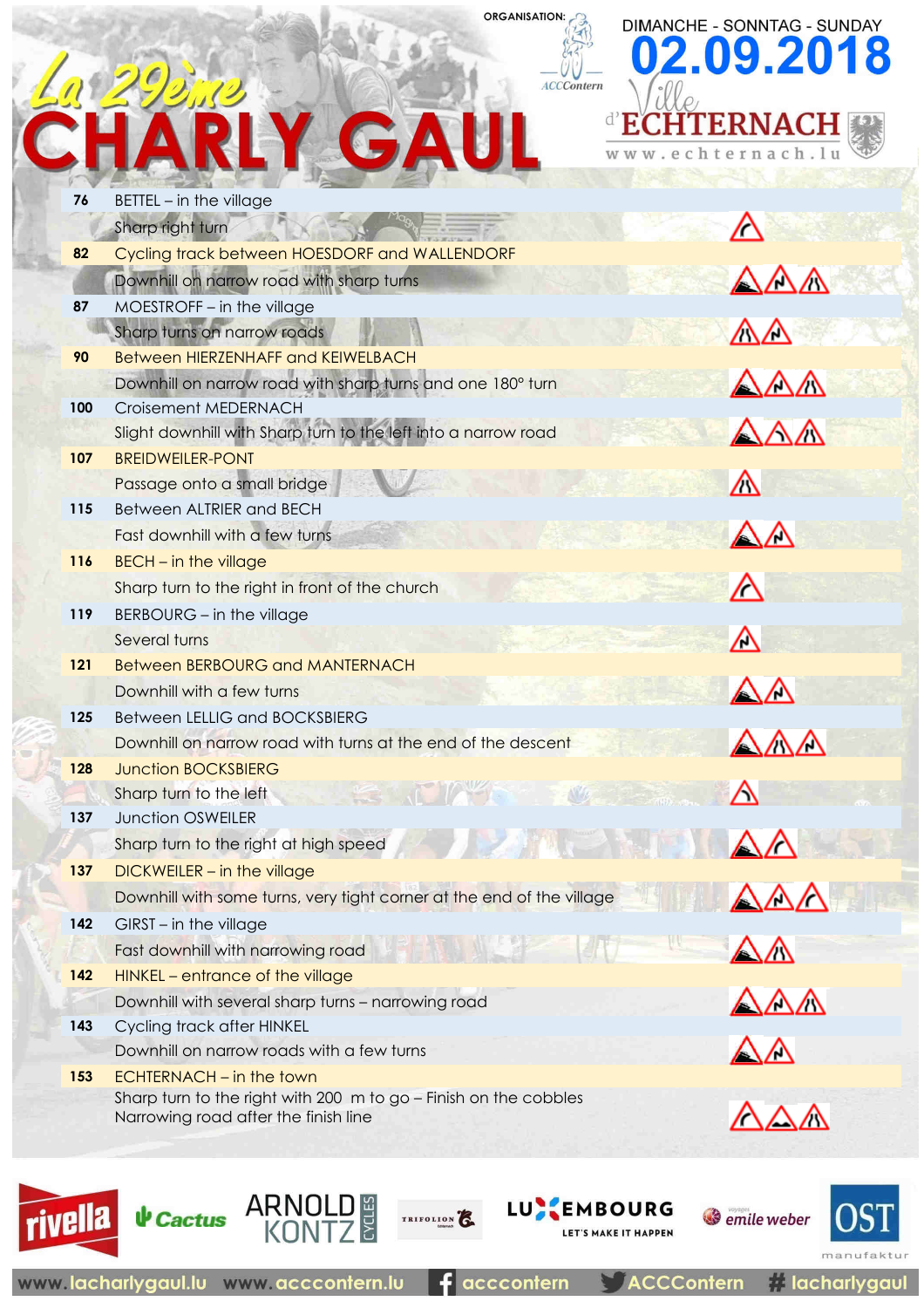# GA **Junctions without priority**

| km               | Place                      | <b>Junction</b>   | <b>Direction</b>   | <b>DANGER</b> |
|------------------|----------------------------|-------------------|--------------------|---------------|
| $\boldsymbol{8}$ | <b>GRUNDHOF</b>            | to Beaufort       |                    |               |
| 16               | <b>BEAUFORT</b>            | to Reisdorf       |                    |               |
| 21               | <b>REISDORF</b>            | to Diekirch       |                    |               |
| 29               | <b>BETTEL</b>              | to Vianden        |                    |               |
| 44               | UNTEREISENBACH             | to Wahlhausen     |                    |               |
| 44               | <b>UNTEREISENBACH</b>      | to Wahlhausen     | <b>-</b><br>-<br>- |               |
| 47               | WAHLHAUSEN                 | to Vianden        |                    |               |
| 49               | <b>SCHMUELEN</b>           | to Vianden        |                    |               |
| 59               | <b>BRANDENBOURG</b>        | to Landscheid     | T<br>E             |               |
| 65               | <b>GROESTEEN</b>           | to Vianden        |                    |               |
| 65               | <b>GROESTEEN</b>           | to Vianden        |                    |               |
| 71               | croisement VIANDEN         | to Fouhren        |                    |               |
| 74               | <b>FOUHREN</b>             | to Bettel         |                    |               |
| 81               | <b>HOESDORF</b>            | to PC3 Wallendorf |                    |               |
| 83               | <b>Junction WALLENDORF</b> | to Reisdorf       |                    |               |
| 85               | <b>REISDORF</b>            | to Diekirch       |                    |               |
| 87               | <b>MOESTROFF</b>           | to Hierzenhaff    |                    |               |
| 89               | <b>HIERZENHAFF</b>         | to Keiwelbach     |                    |               |
| 91               | <b>KEIWELBACH</b>          | to Ermsdorf       |                    |               |
| 94               | <b>ERMSDORF</b>            | to Savelborn      |                    |               |
| 100              | <b>MEDERNACH</b>           | to Gillenshaff    |                    |               |
| 103              | <b>KITZEBUR</b>            | to Christnach     |                    |               |
|                  | 117 Junction BROUCH        | to Berbourg       |                    |               |
| 123              | <b>Junction MANTERNACH</b> | to Lellig         |                    |               |
| 128              | <b>Junction BOCKSBIERG</b> | to Mompach        |                    |               |
| 142              | <b>HINKEL</b>              | to PC3 Rosport    |                    |               |
| 143              | Junction PC3 x N10         | to Rosport        |                    |               |
|                  |                            |                   |                    |               |

**ORGANISATION:** 

ACCContern

**DIMANCHE - SONNTAG - SUNDAY** 

 $\left( 0\right)$ 

 $\mathbf{d}^{\prime}$ E

**W W** 

2.09.2018

TERNACH

chternach.lu

*BE CAREFULL!!! This list is not exhaustive and some more potential problems can await you at La Charly Gaul. Under all circumstances, traffic regulations must be followed strictly.* 

TRIFOLION<sup>2</sup>





**↓ Cactus** 

ARNOLD

acccontern

**ACCContern** 

*Semile* weber

 $max1$ 

**A** lacharlygaul

**LUXEMBOURG** 

LET'S MAKE IT HAPPEN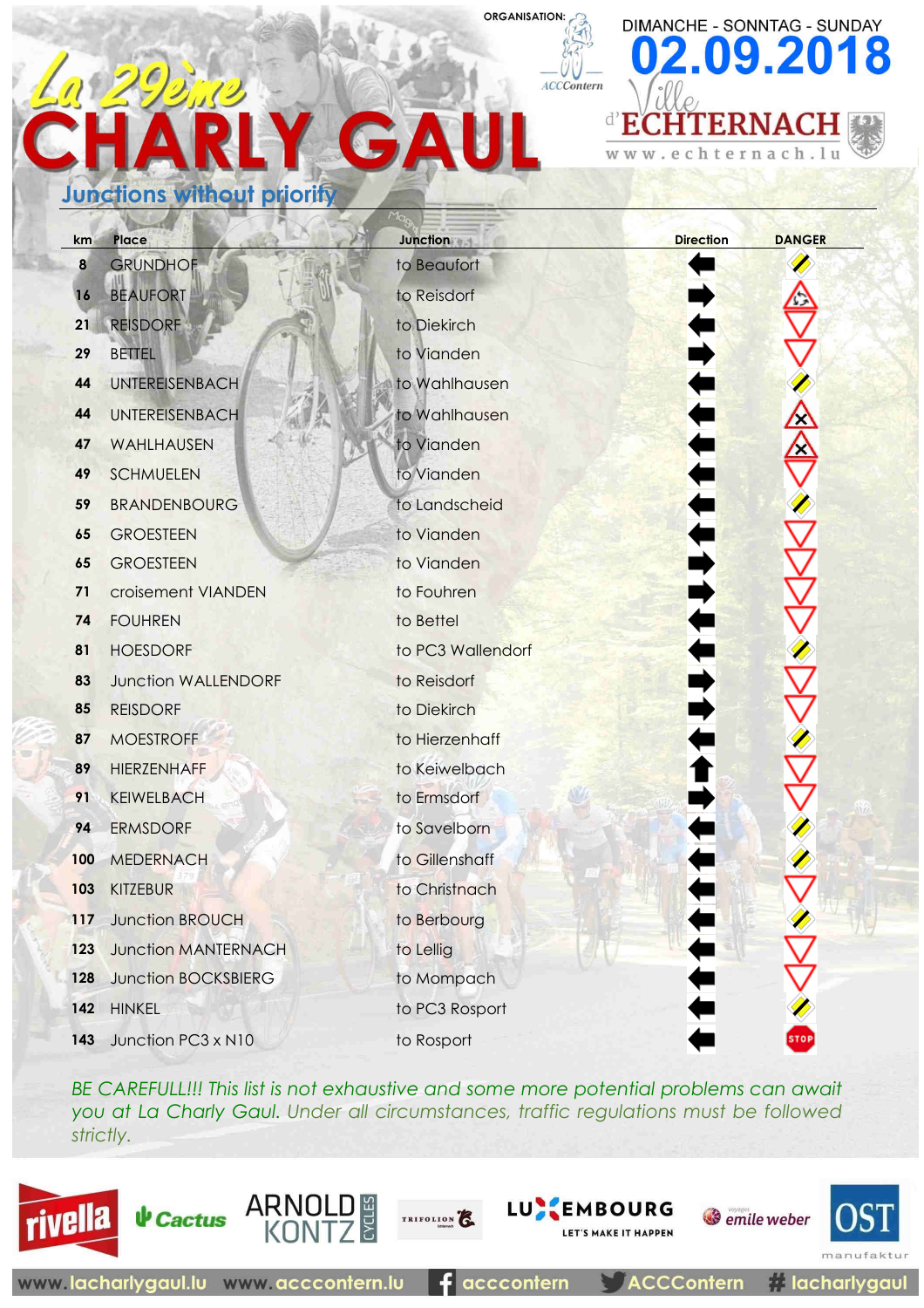# **CHARLY GAU COURSE B (89 km)**

DIMANCHE - SONNTAG - SUNDAY 02.09.2018 d'EC **HTERNACH** 

ternach.lu

### **Dangerous**

| <u>km</u> | <b>Place / Description</b>                                                             | <b>DANGER</b>                 |
|-----------|----------------------------------------------------------------------------------------|-------------------------------|
| 8         | <b>GRUNDHOF-junction to Beaufort</b>                                                   |                               |
|           | Left turn with traffic islands                                                         | $\triangle\triangle$          |
| 18        | Between BEAUFORT and EISDORF                                                           |                               |
|           | Fast downhill with several 180° turns                                                  | $\triangle\triangle$          |
| 21        | <b>REISDORF</b> - in the village                                                       |                               |
|           | Fast downhill with several 180° turns at the entrance of the village                   | △△                            |
|           | Sharp left turn at the junction with the N10                                           |                               |
| 23        | MOESTROFF - in the village                                                             |                               |
|           | Sharp turns on narrow roads                                                            | $\triangle \triangle$         |
| 26        | <b>Between HIERZENHAFF and KEIWELBACH</b>                                              |                               |
|           | Downhill on narrow road with sharp turns and one 180° turn                             | $\triangle\triangle\triangle$ |
| 36        | Croisement MEDERNACH<br>Slight downhill with Sharp turn to the left into a narrow road | AAA                           |
| 43        | <b>BREIDWEILER-PONT</b>                                                                |                               |
|           | Passage onto a small bridge                                                            | Δ                             |
| 51        | <b>Between ALTRIER and BECH</b>                                                        |                               |
|           | Fast downhill with a few turns                                                         | $\triangle \triangle$         |
| 52        | <b>BECH</b> - in the village                                                           |                               |
|           | Sharp turn to the right in front of the church                                         | $\wedge$                      |
| 55        | BERBOURG - in the village                                                              |                               |
|           | Several turns                                                                          | Δ                             |
| 57        | <b>Between BERBOURG and MANTERNACH</b>                                                 |                               |
|           | Downhill with a few turns                                                              |                               |
| 61        | <b>Between LELLIG and BOCKSBIERG</b>                                                   |                               |
|           | Downhill on narrow road with turns at the end of the descent                           |                               |
|           | <b>Junction BOCKSBIERG</b>                                                             |                               |
| 72        | Sharp turn to the left<br><b>Junction OSWEILER</b>                                     |                               |
|           | Sharp turn to the right at high speed                                                  |                               |
| 73        | DICKWEILER - in the village                                                            |                               |
|           | Downhill with some turns, very tight corner at the end of the village                  |                               |
| 76        | GIRST - in the village                                                                 | $\triangle\triangle\varDelta$ |
|           | Fast downhill with narrowing road                                                      |                               |
|           |                                                                                        |                               |
|           |                                                                                        |                               |

**ORGANISATION:** 

ACCContern





acccontern

TRIFOLION<sup>2</sup>

**ACCContern** 

**LUX EMBOURG** 

LET'S MAKE IT HAPPEN

*A* lacharlygaul

*Semile* weber

**JST** 

manuf